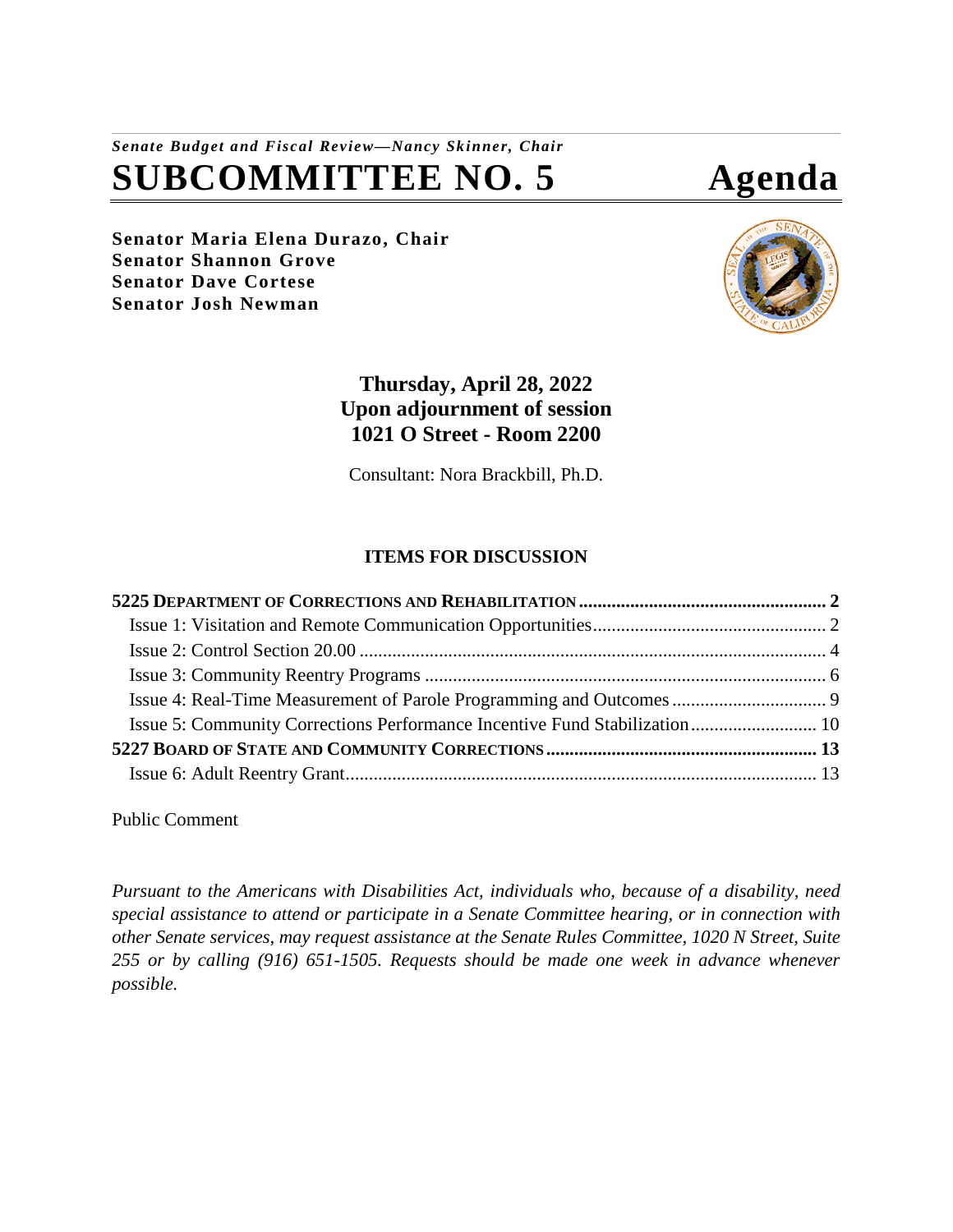## **ITEMS FOR DISCUSSION**

### <span id="page-1-0"></span>**5225 DEPARTMENT OF CORRECTIONS AND REHABILITATION**

#### <span id="page-1-1"></span>**Issue 1: Visitation and Remote Communication Opportunities**

**Background.** Numerous studies have demonstrated the benefits of contact between incarcerated people and their loved ones<sup>[1](#page-1-2)</sup>. These include improved mental and physical health for the incarcerated person, as well as better behavior while incarcerated, more successful re-entry, and reduced recidivism rates. Therefore, increasing opportunities for in-person visitation and remote communications is both humane and promotes public safety for the community.

*Visitation.* In 1975, the Legislature laid out a list of rights for the incarcerated population, such as the right to correspond confidentially with a lawyer (PEN 2601). This section originally included the right "To have personal visits; provided that the department may provide such restrictions as are necessary for the reasonable security of the institution." However, this clause was repealed in 1996 (SB 1221, Statutes of 1996, Chapter 132), to allow for visitation to be used as a reward (or lack of visitation as a punishment). During this time, visitation days and hours were also severely curtailed. As of January 2020, institutions only offered two days of in-person visitation per week. According to the Coalition for Family Unity, only 34 percent of incarcerated people in California receive one or more visit a year.

The enacted 2021-22 budget included a third day of in-person visitation on Fridays at all institutions. In addition, it provides visitors with free transportation on select days throughout the year to all prisons via chartered busses. The budget appropriated \$20.3 million ongoing General Fund to support this change.

*COVID-19 and Visitation.* In March 2020, due to the COVID-19 pandemic, CDCR stopped inperson visiting to curtail the spread of the virus into the prison. CDCR resumed in-person visitation on April 10, 2021, but it has been suspended at various points due to increases in cases. Currently, CDCR classifies institutions as either "Outbreak Phase" if there have been three or more related cases of COVID-19 among incarcerated persons within 14 days, or "Open Phase" otherwise. Institutions in the outbreak phase are closed to visitation and have limited opportunities for programming and other non-essential health care and other functions. As of April 24, 2022, all CDCR institutions were classified as open.

*Remote Communication Options.* Several measures were implemented to increase remote communications during the pandemic. These include increasing the number of free phone calls, offering one-hour video visits (beginning December 2020), and expanding a tablet program that will allow for text messaging and emails.

Most of these services are provided by ViaPath Technology (formerly known as Global Tel Link or GTL $)^2$  $)^2$ . ViaPath also is taking over the tablet program, which was piloted by JPay<sup>[3](#page-1-4)</sup>. Through

<span id="page-1-2"></span><sup>&</sup>lt;sup>1</sup> https://www.prisonpolicy.org/blog/2021/12/21/family\_contact/

<span id="page-1-3"></span><sup>2</sup> https://www.cdcr.ca.gov/family-resources/gtl-tablets/

<span id="page-1-4"></span><sup>3</sup> https://prisonjournalismproject.org/2021/03/26/when-california-prisons-switch-tablet-vendors/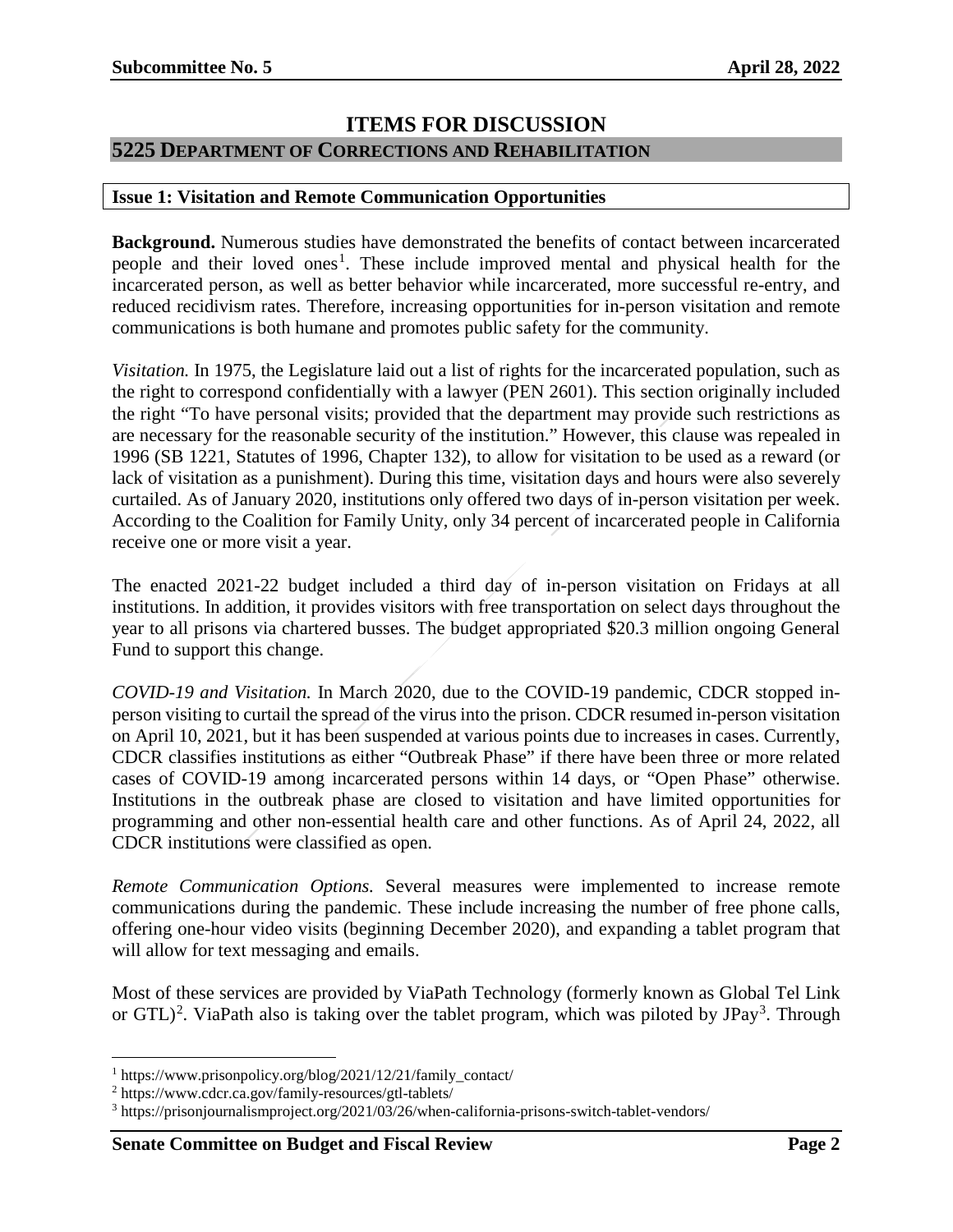this program, ViaPath will provide tablets to the entire incarcerated population, which they can use for video calling, text messaging, and other functions. Incarcerated persons receive some free services, including limited phone calls and messaging, and access to certain books and reading materials. They can also pay for additional services, including music, videos, audiobooks and additional communications. These contracts are no cost to the state, and ViaPath provides the equipment, including the tablets. In May 2021, CDCR renegotiated the phone contract to reduce rates to 2.5 cents per minute for domestic calls, 7 cents per minute for international calls, and 5 cents per item or 2,000 characters of electronic correspondence.

The enacted 2021-22 budget included \$12 million General Fund one-time for CDCR to add an additional 60 minutes of free telephone calls to each incarcerated person every two weeks, bringing the total amount of free calling to 75 minutes every two weeks. This funding was also intended to cover 60 free electronically transmitted outgoing written messages, equivalent to an email or instant message, per month.

*Visiting Scheduling Application (VSA).* Through a separate contract, ViaPath also operates the application through which people sign up for in-person and video visits. This process was migrated earlier this year from a different application called Vpass*.* However, significant issues with VSA have been reported, exacerbated by extremely high demand for still limited appointment availability. This include technical issues such as freezing and crashing due to high traffic when appointments are released. In addition, due to limited availability, appointments are often immediately booked. This has led to considerable frustration, as family members wake up early (many appointments are released at 6am) and spend a long time trying to get into and through the system only to find that all the appointments are gone already.

This is an informational item to receive an update from the Administration on the status of visitation and communication options at CDCR, including the implementation of the referenced items from the 2021-22 Budget and, with acknowledgement of the necessary pandemic restrictions, what additional steps could be taken to improve the visitation process for incarcerated persons and their loved ones.

**Staff Recommendation.** This is an informational item, and no action is needed.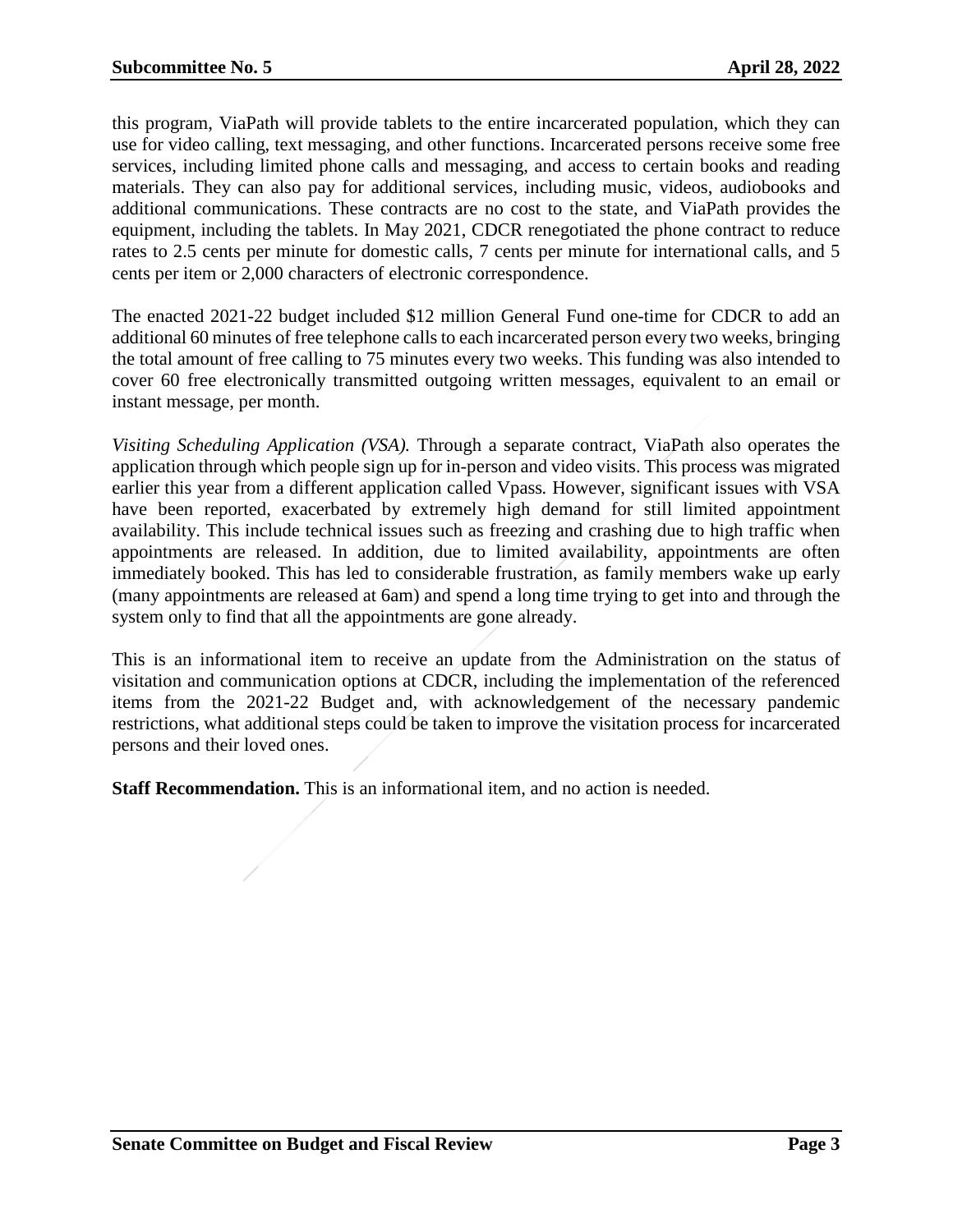#### <span id="page-3-0"></span>**Issue 2: Control Section 20.00**

**Governor's Budget.** The Administration proposes to add control section language to the annual budget act that would allow the Department of Finance (DOF) to extend the encumbrance and liquidation deadlines for and revert various bond and non-governmental cost funds upon providing the Joint Legislative Budget Committee (JLBC) with a 30-day notification.

**Background.** Each year, the budget includes a significant amount of language to reappropriate funding, extend encumbrance periods, and otherwise adjust previously approved funding. The proposed control section language would change the process for approving changes to funding approved for projects funded by certain bonds and accounts. The funds proposed to be covered by this process include, for example, lease revenue bonds, as well as several General Obligation bond funds. The change would not apply to General Fund expenditures and would largely affect resources-related projects.

Currently, the administration must submit a budget change proposal through the traditional budget process to request reappropriations and reversions associated with such funds. According to DOF, this proposal is intended to reduce the amount of technical workload associated with making reappropriation and reversion requests. DOF further indicates that its intent is to retain transparency by including a spreadsheet with certain key information about the requested extensions and reversions (such as relevant dates and dollar amounts) along with the JLBC notification, and to limit its use of this new authority to technical actions that would not be expected to raise concerns. Under the proposed language, notifications could be submitted at any time during the year. However, DOF indicates that it anticipates submitting most proposed extensions and reversions as part of two submissions per year, likely January/February and April/May.

This language does not affect General Fund expenditures, which constitute most of CDCR's capital outlay projects. There is currently one lease revenue bond-funded project at CDCR, which was reappropriated in 2021-22. This project is to build a 50-bed Mental Health Crisis Facility at the California Institute for Men, Chino<sup>[4](#page-3-1)</sup>. This project was submitted as a Capital Outlay Budget Change Proposal in 2021-22 and had to be approved through the standard BCP process. Under the new process, the reappropriation could be made through a JLBC notification.

### **LAO Comments.**

*Proposal Has Some Merit, But Recommend Modifications to Increase Legislative Oversight.* We find the concept of streamlining the process for the administration to request technical, non-controversial reappropriations/extensions and reversions of certain bond and nongovernmental funds to be reasonable. However, in general, the JLBC process can make it more challenging for the Legislature to perform its oversight role than the traditional budget process. Accordingly, ensuring that the administration limits its use to cases that are indeed technical and non-controversial will be important, and any revised process should provide the Legislature with the time and information necessary to facilitate its review. We therefore recommend that the Legislature consider modifying the proposed language in the following areas:

<span id="page-3-1"></span> <sup>4</sup> [https://esd.dof.ca.gov/Documents/bcp/2122/FY2122\\_ORG5225\\_BCP4624.pdf](https://esd.dof.ca.gov/Documents/bcp/2122/FY2122_ORG5225_BCP4624.pdf)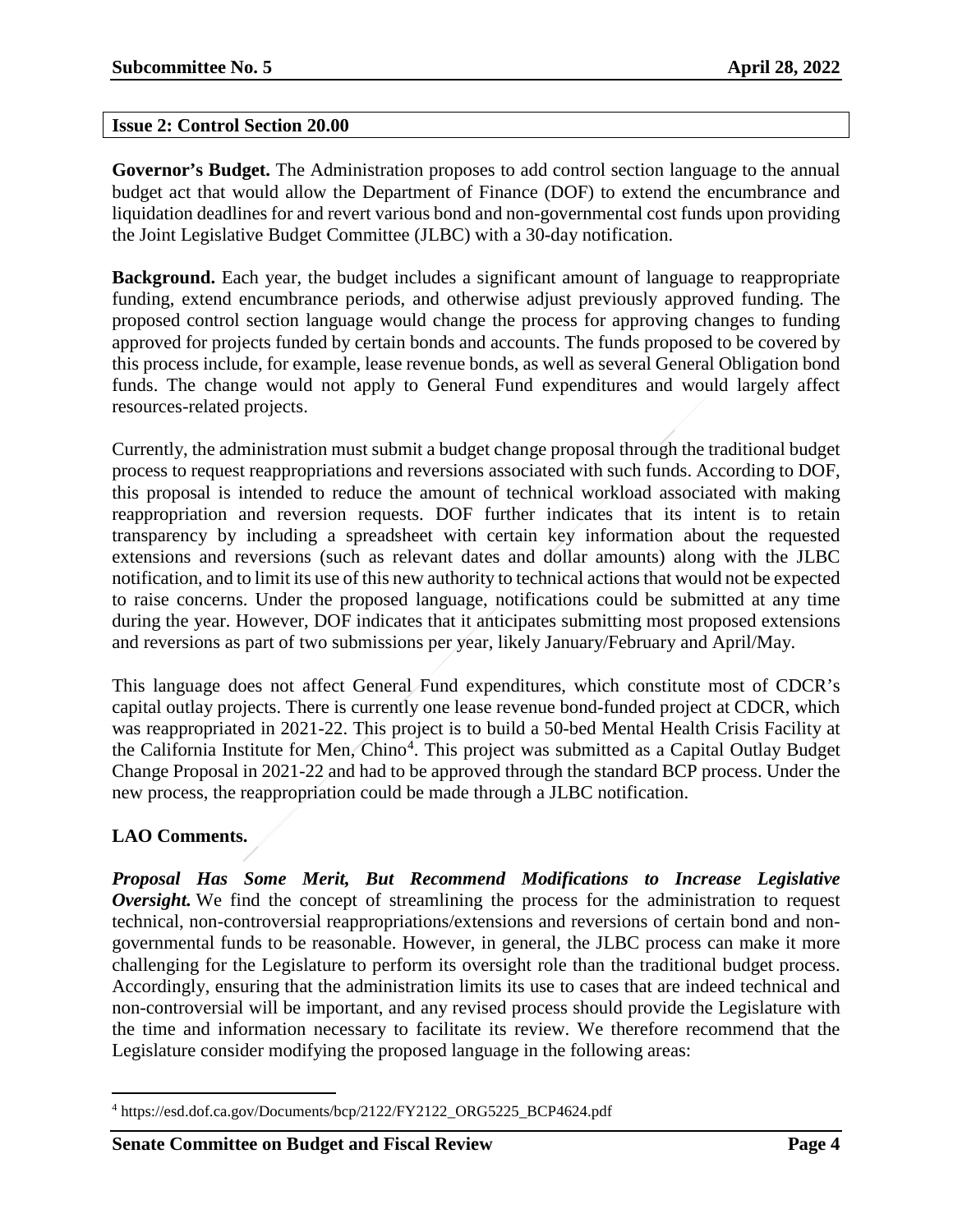*Types of Projects Covered.* We recommend that the Legislature consider adding additional limitations on this new authority to ensure that it only applies to projects and programs for which the Legislature is comfortable that a JLBC process would provide adequate oversight. For example, the Legislature could consider excluding certain bond-funded projects from this process if there are concerns that these projects may require additional oversight. For example, greater oversight of prison projects that are not on track to be completed in the timeline initially presented to the Legislature could be warranted. This is because inmate population projections indicate that the state could be in a position to close around four additional prisons (beyond the one prison already identified by the administration for closure) within the next several years and it would not be cost-effective to reappropriate funds to continue projects at prisons that could be closed. Accordingly, the Legislature may wish to consider excluding the California Department of Corrections and Rehabilitation's (CDCR's) prison projects from this process to preserve its current oversight of prison infrastructure projects. Alternatively or additionally, the Legislature could consider excluding bond-funded projects that meet certain criteria from this process. For example, the Legislature could exclude lease-revenue funded projects that (1) are above a certain dollar threshold if it is concerned about applying the proposed process to very large legislatively-established projects or programs (such as CDCR's Health Care Facility Improvement Program, which totaled over \$1 billion in lease revenue bonds) or (2) have already received one or more previous reappropriations/extensions due to concerns about projects that have continuously experienced lengthy delays.

*Timing.* It is more difficult for the Legislature to adequately review JLBC notifications that are received during periods of peak budget workload. Accordingly, we recommend the Legislature consider adding language to the proposed control section requiring corresponding JLBC notifications to be submitted prior to May  $1<sup>st</sup>$  each year. If the administration would like to request additional funding extensions or reversions after May 1<sup>st</sup>, it could do so through a traditional budget request.

*Information Provided.* As mentioned above, in our conversations with DOF, we understand that it intends to provide a spreadsheet with certain key information on the proposed extensions along with the JLBC notification in order to facilitate legislative review. In order to memorialize DOF's intent for the benefit of future policymakers, we recommend that the Legislature add language to the control section *requiring* that this information be provided as part of the notification.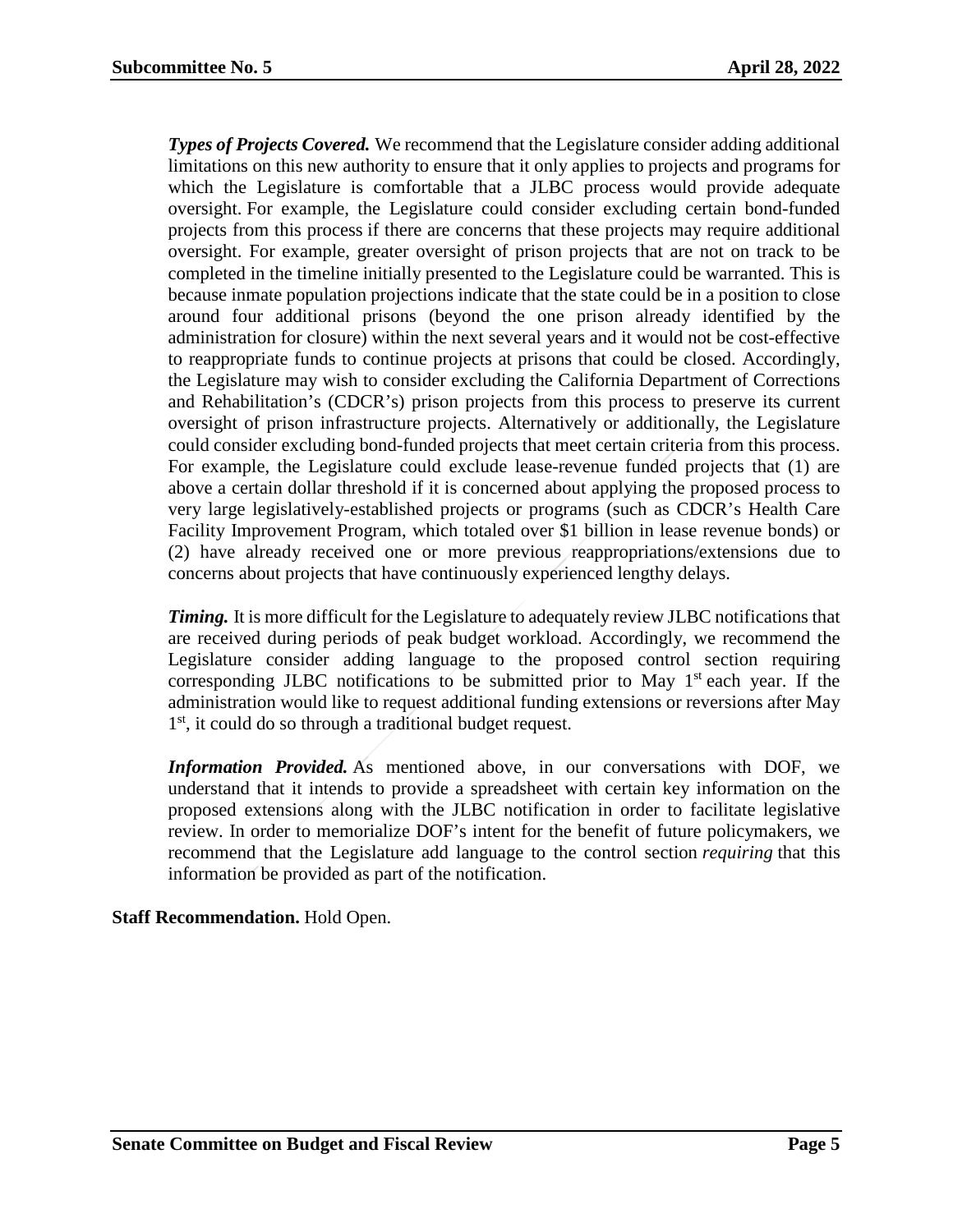#### <span id="page-5-0"></span>**Issue 3: Community Reentry Programs**

**Proposal.** The Senate is considering a proposal to expand community reentry programs, which provide incarcerated persons with a community-based residential setting for the last portion of their sentence.

**Background.** More than 30,000 people are released from California's prisons each year. Approximately 46 percent of released inmates in California are reconvicted within three years of release. This high rate of recidivism results in significant increases in crime and cost to the state and reflects the significant barriers to successful reentry. Many incarcerated persons are in prisons located far from their homes, with limited opportunities to stay connected with their families, communities, and the resources they will need to successfully reenter.

*Existing Programs.* CDCR currently operates the Male Community Reentry Program (MCRP) and the Custody to Community Transitional Reentry Program (CCTRP) to provide community settings for men and women, respectively, nearing the end of their sentences. There is capacity for around 1,000 people in these programs, who participate for up to two years at the end of their sentence. There are MCRP locations in Butte (serving Tehama, Nevada, Colusa, Glenn, Sutter, Placer and Yuba), Kern, Los Angeles, and San Diego counties. There are CCTRPs in San Diego, Kern, San Joaquin, Sacramento, and Los Angeles counties. The programs provide a range of communitybased, rehabilitative services that assist with substance use disorder, mental health care, medical care, employment, education, housing, family reunification, and social support.

*Eligibility.* CDCR has the authority to set regulations for MCRP and CCTRP eligibility. Generally, incarcerated persons must apply to participate. Incarcerated persons with certain convictions (including sexually violent offenses), who are deemed high-risk, or have attempted escapes or had other misconduct are not eligible for MCRP and CCRTP. In addition, there must be a facility in the person's County of Last Legal Residence, or they may request to transfer post-release supervision to a county with a facility. Participants may also be returned to state prison at CDCR's discretion.

*Cost.* CDCR contracts with outside entities to operate the facilities. In FY 20-21, CDCR was authorized to spend \$36 million on MCRP. The average daily cost per inmate in CDCR is \$291<sup>[5](#page-5-1)</sup>. However, many of these are fixed costs (for example facility costs). The LAO estimates that the marginal cost of housing one person at CDCR is around \$35 per day.

According to Amity, building out a single 200-bed facility costs \$10 to \$15 million and the average daily cost per person in an MCRP is \$100 to \$150. If the facility were full, the short-term operational costs to the state would be around \$8 million per year (the difference between the marginal cost of housing 200 people at CDCR and the estimated cost of housing 200 people at an MCRP). However, in the long term, the facility would save the state around \$10 million per year (the difference between the full cost of housing 200 people at CDCR and the estimated cost of housing 200 people at an MCRP). This estimate also does not include the additional savings and other benefits the state would receive from reducing the reconviction rate.

<span id="page-5-1"></span> <sup>5</sup> https://lao.ca.gov/policyareas/cj/6\_cj\_inmatecost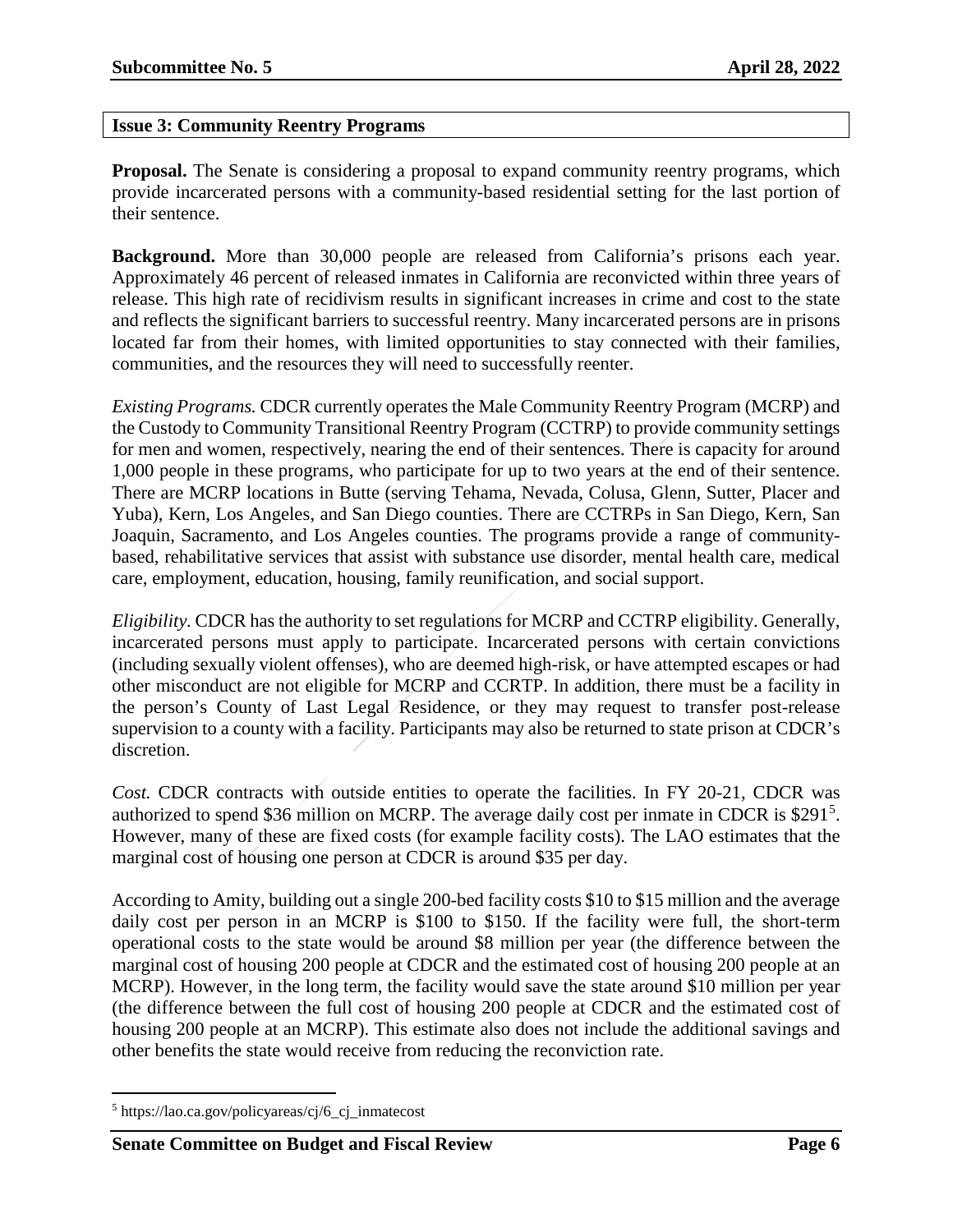*Healthcare Costs.* CDCR is responsible for the health care of people in its custody, which accounts for around 30 percent of the cost of incarcerating an individual. Currently, individuals in MCRP and CCTRP are not eligible to draw down federal funding through Medi-Cal. However, some states, including California, have been granted waivers to provide transitional care for re-entry<sup>[6](#page-6-0)</sup>. If an agreement or waiver can be worked out to use federal funding for some health care services in community reentry programs, that would represent significant additional savings to the state.

*Effect on Recidivism.* A study published in June 2021 that was prepared for CDCR by Stanford University's Public Policy Program found that people who participated in these community reentry programs for nine months or longer were 92% less likely to be reconvicted than a control group that completed their full sentences within California prisons<sup>[7](#page-6-1)</sup>. The results also suggest that while some effects were seen at 7 months, the programs were most effective if people participated for at least 9 months. The authors recommended that the state ensure MCRP stays are at least nine months long, expand MCRP to additional sites and locations, and continue to collect data and analyze outcomes.

CDCR's recidivism reports have also shown that the three-year reconviction rate for women who participated in the women's residential reentry program was nearly half the overall female reconviction rate (20% for participants in the program compared to 35% overall)<sup>[8](#page-6-2)</sup>, and numerous other studies have found similar positive effects in other states and in federal programs.

The Federal Bureau of Prisons places people serving up to their final year of a federal sentence in community-based transitional housing run by contractors. Unlike in California, placement in one of these federal programs is mandatory in most cases.

*Recommendation of the Committee on Revision of the Penal Code***.** The 2021 Annual Report from the Committee on Revision of Penal Code<sup>[9](#page-6-3)</sup> included a recommendation to expand CDCR's existing community-based residential reentry programs.

The Committee made two specific recommendations:

- 1. Expand the current programs so that eventually all people serve up to their last two years of prison in community-based residential reentry programs.
- 2. Allow the Board of Parole Hearings to grant release to a residential reentry program.

The Committee also included two additional points for consideration:

• The location of the community-based reentry housing programs should be within close proximity to participants' counties of origin in order to best help them transition back to their communities.

<span id="page-6-0"></span> <sup>6</sup> https://www.shadac.org/sites/default/files/publications/Justice-involved1115-waiver-initiatives\_01.2020.pdf

<span id="page-6-1"></span><sup>7</sup> https://stacks.stanford.edu/file/druid:bs374hx3899/MCRP\_Final\_060421.pdf

<span id="page-6-2"></span><sup>8</sup> https://www.cdcr.ca.gov/research/wp-content/uploads/sites/174/2021/09/Recidivism-Report-for-Offenders-Released-in-Fiscal-Year-2015-16.pdf

<span id="page-6-3"></span><sup>9</sup> http://www.clrc.ca.gov/CRPC/Pub/Reports/CRPC\_AR2021.pdf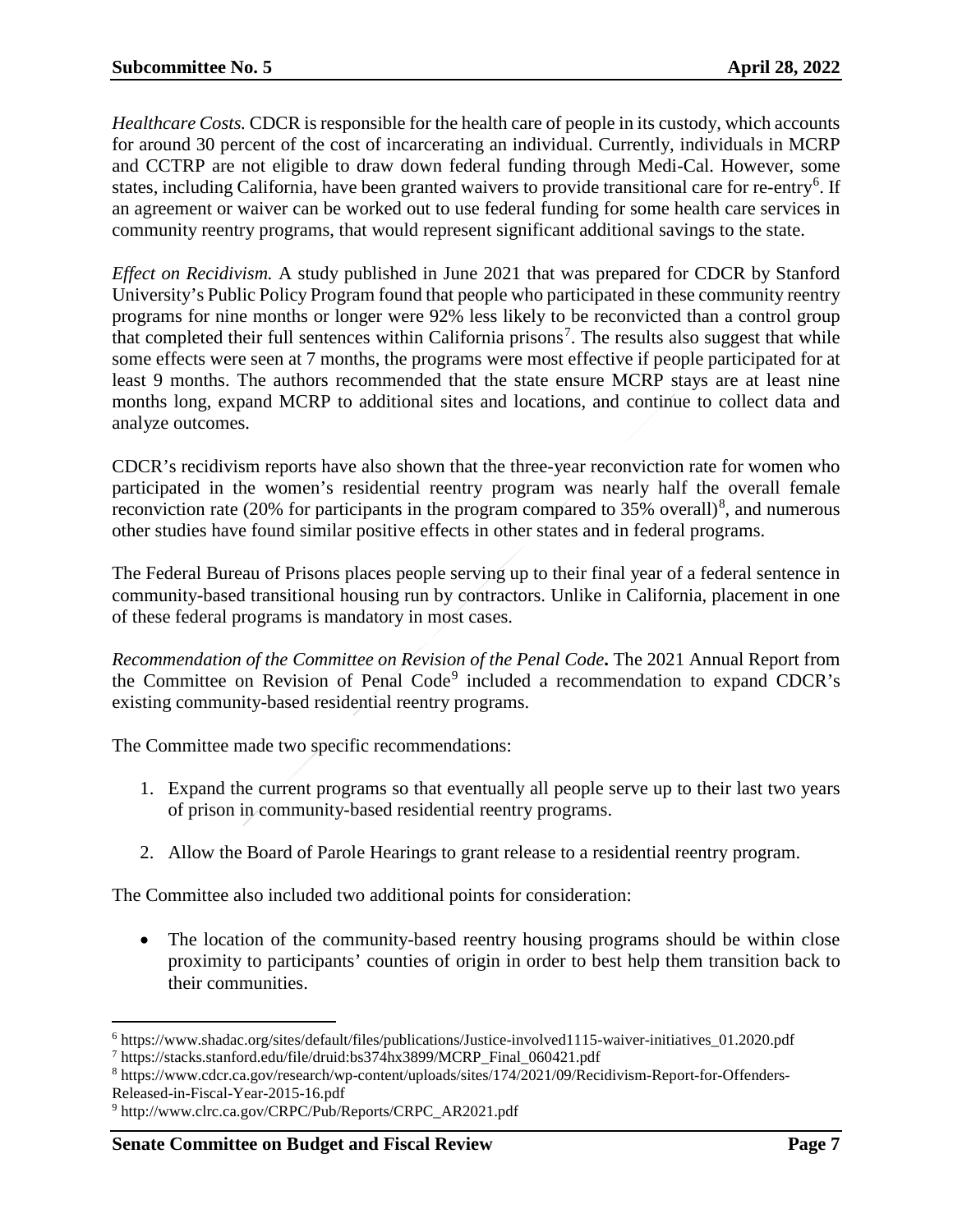• The Committee noted concerns about the operation of residential reentry programs by forprofit entities, as some believe they employ "exploitative practices," and their incentives may not be best-aligned with assisting people to successfully transition back to their communities and lower recidivism.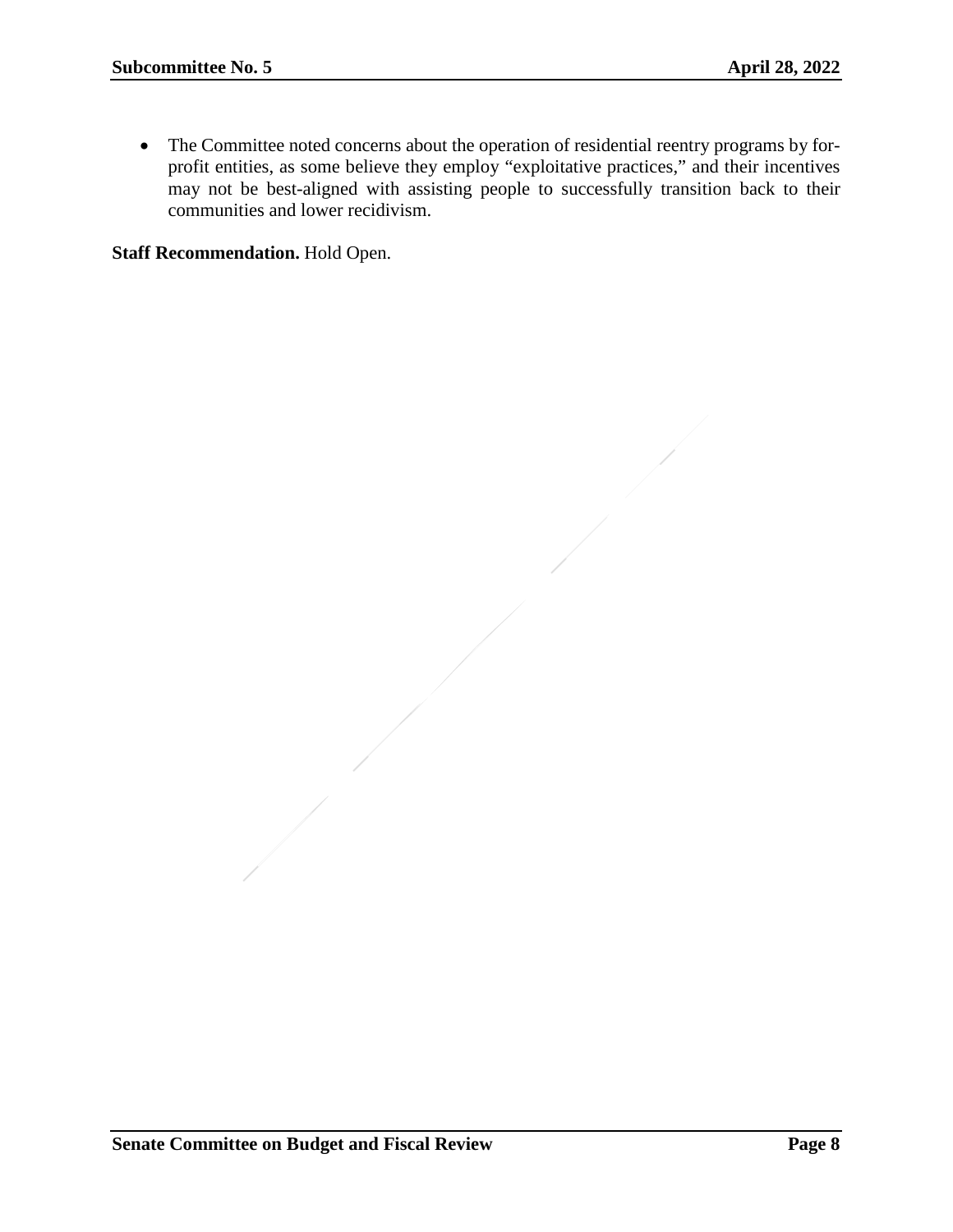#### <span id="page-8-0"></span>**Issue 4: Real-Time Measurement of Parole Programming and Outcomes**

**Proposal.** The Senate is considering a proposal to enable additional analysis of CDCR's data on reentry programming and outcomes.

#### **Background.**

CDCR collects a significant amount of data about its in-custody population, as well as the parolees it supervises. Despite this, it is often difficult to get data about the successes or failures of various reentry programs, such as those providing short-term housing, substance use disorder treatment, or other supportive services.

Recidiviz is a non-profit that specializes in analyzing criminal justice data. They currently work with eight other states to analyze corrections and parole data, and they have a data sharing agreement with CDCR. The budget proposal is for \$12 million over three years and includes the develop of a data collection and visualization tool that would enable easier access to data about reentry outcomes. The proposal includes analyzing reentry outcomes in the context of community characteristics such as availability of housing, transportation, employment, and treatment or reentry programming. Proposed metrics include outcomes, such as recidivism rates, and intermediate steps, such as securing housing.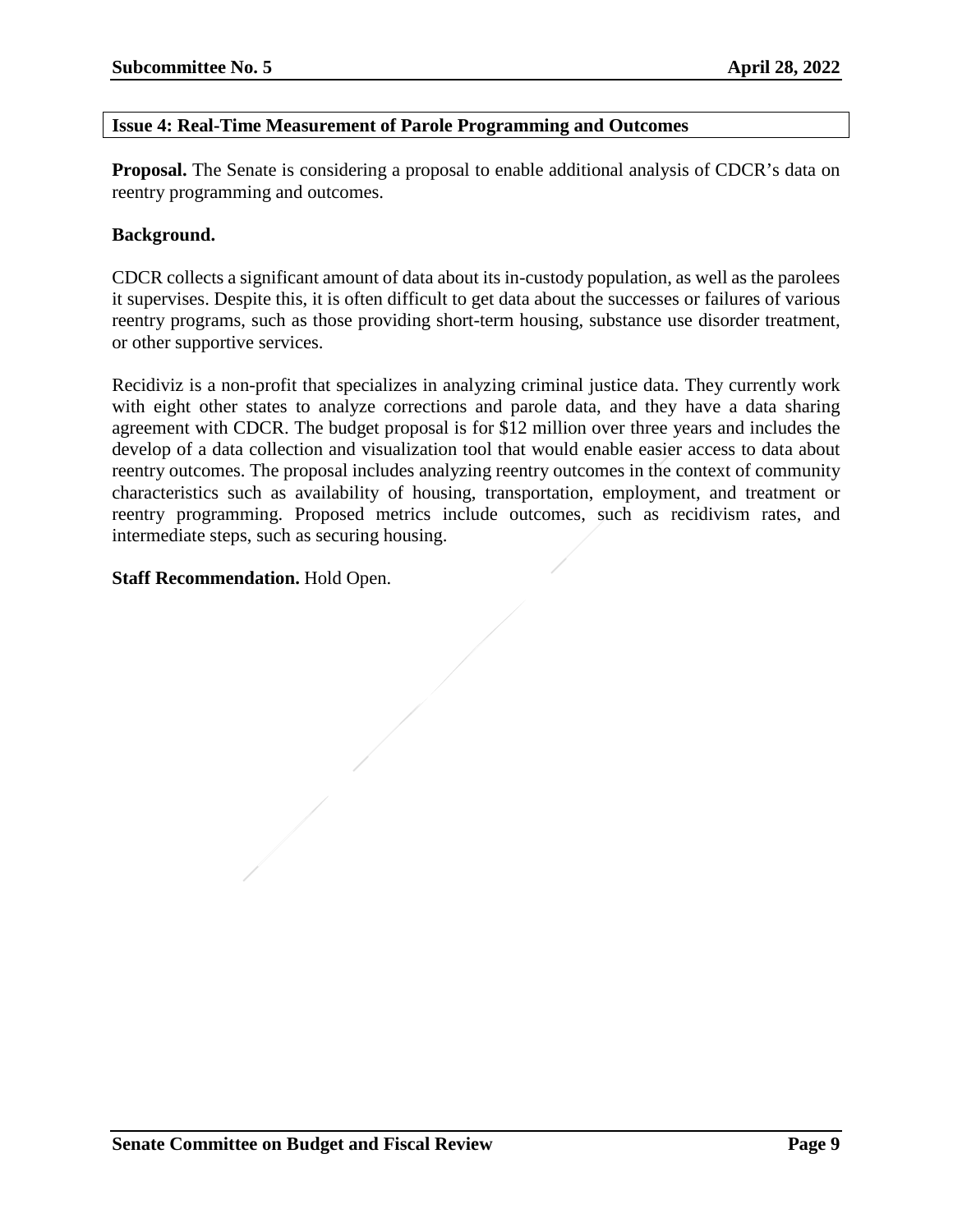#### <span id="page-9-0"></span>**Issue 5: Community Corrections Performance Incentive Fund Stabilization**

**Governor's Budget.** The Administration is requesting statutory changes be adopted to appropriate \$122,829,397 from the General Fund to the State Community Corrections Performance Incentives Fund, established pursuant to Penal Code section 1233.6, for the community corrections program for three years. These changes would establish the same level and allocation of funding specified in Chapter 80, Statutes of 2021 (AB 145) through 2024-25.

#### **Background.**

*SB 678 and modifications.* The Legislature designed the California Community Corrections Performance Incentives Act of 2009, or SB 678 program with two purposes: 1) to alleviate state prison overcrowding and 2) save state General Fund. These purposes are to be accomplished without compromising public safety by reducing the number of individuals on felony supervision (i.e. felony probation, mandatory supervision, post release community supervision) who are sent to state prison. The program is also designed to encourage county probation departments to use evidence-based supervision practices to accomplish these goals.

Since passage of the act, the State of California has adopted significant changes in criminal justice policies that directly impacted SB 678—most notably the 2011 Public Safety Realignment, which reduced the number of probationers eligible for revocation to state prison and created two new groups of offenders subject to local supervision. In order to maintain effective incentives and account for the significant changes in criminal justice policy, SB 85, adopted as a trailer bill to the 2015–2016 State Budget, revises the SB 678 funding formula and creates a funding methodology that should serve as a long-term formula.

The existing statutory formula is based on year-to-year prison revocation metrics and is intended to serve as a financial incentive for probation departments successfully keeping individuals on probation from returning to state prison. Below is a summary of the SB 678 funding formula, which includes three funding components:

- *Funding Component #1: Comparison of county to statewide return to prison rates*. The first funding component measures each county's performance against statewide failure rates. Each county's return to prison rate (RPR), which equals the number of individuals on felony probation, mandatory supervision, and PRCS sent to prison as a percentage of the total supervised population, is compared to statewide RPRs since the original SB 678 baseline period (2006– 2008).
- *Funding Component #2: Comparison of each county's return to prison rate and its failure rate in the previous year*. The second funding component is based on how each county performs in comparison to its performance the previous year. Each year a county's RPR from the previous year is applied to its current year's felony supervised populations to calculate the expected number of prison revocations. If a county sends fewer individuals on felony supervision to prison than the expected number, the county will receive 35% of the state's costs to incarcerate an individual in prison multiplied by the number of avoided prison stays. The number of avoided prison revocations are calculated separately for each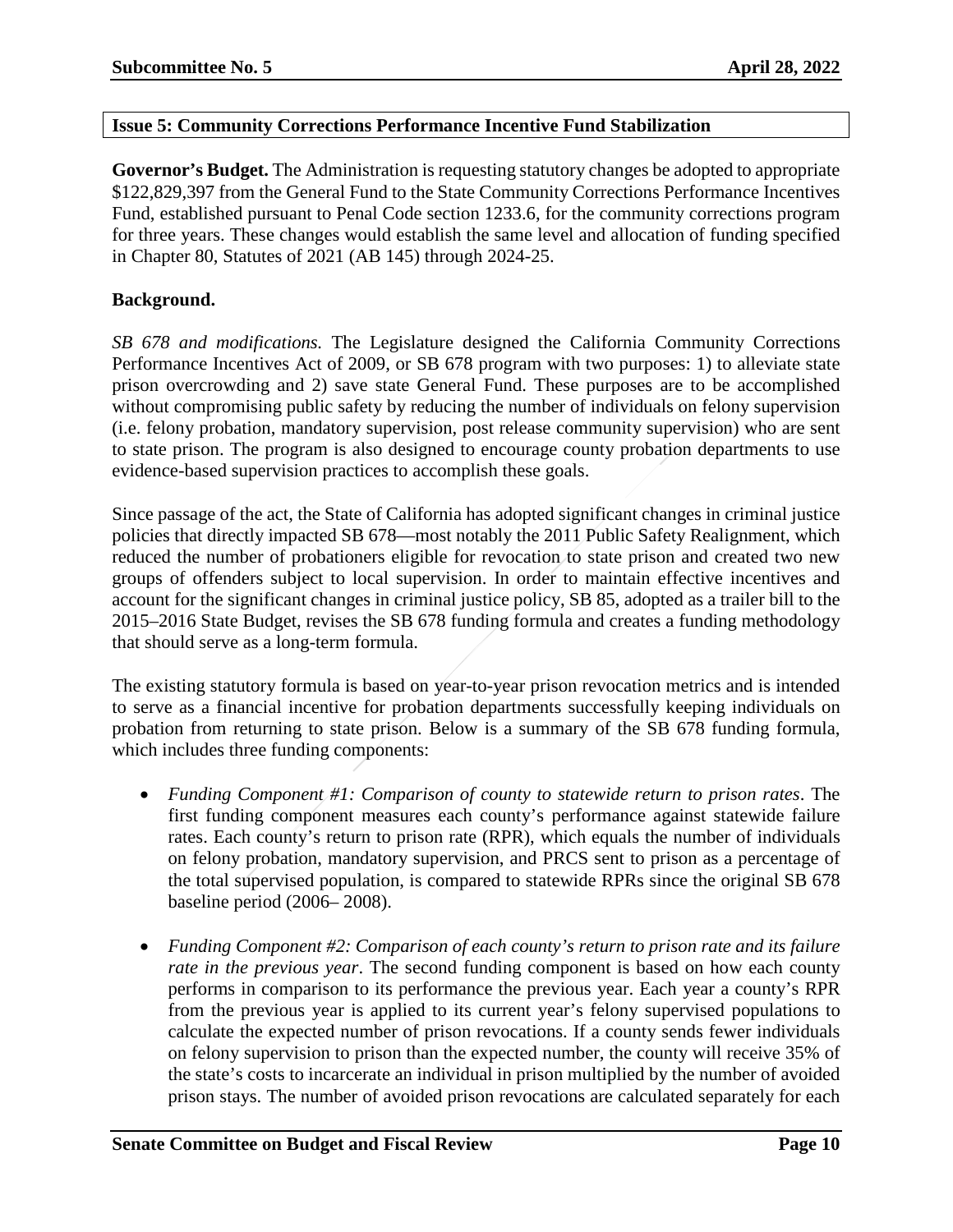felony supervised population (i.e. felony probation, mandatory supervision, Post-Release Community Supervision).

• *Funding Component #3: \$200,000 minimum payment*. The third funding component guarantees a minimum payment of \$200,000 to support ongoing implementation of evidence-based practices. If a county's total payment (from funding components 1 and 2) is less than \$200,000, the Department of Finance will increase the final award amount so that it totals \$200,000.

*Yearly Allocations from SB 678*. At the end of each calendar year the California Department of Finance determines each probation department's SB 678 funding allocation based on each county's performance as described above. County probation departments must spend SB 678 funds on the implementation or enhancement of evidence-based practices, including, but not limited to, risk/needs assessment, use of graduated sanctions, and provision of evidence-based treatment modalities such as cognitive behavioral therapy.

*Recent Policy Changes that Impact Probation Departments***.** The following changes will or have had impacts on probation departments:

- *Reduction in Maximum Probation Terms AB 1950 (Kamlager), Chapter 328, Statutes of 2020*. AB 1950 reduced maximum probation terms to one year for misdemeanors and two years for felonies. Previously, misdemeanor probation terms could last up to three years and felony probation terms could last up to five years or the maximum sentence for the offender's crime, whichever was greater.
- *COVID-19-Related Prison Releases to PRCS*. Beginning in April 2020, CDCR began releasing certain incarcerated persons with nonviolent offenses who are within 180 days of their release date in order to mitigate the spread COVID-19 by reducing the population density in prisons. This policy has resulted in a temporary increase in the PRCS population. The state has been providing county probation departments with about \$28 per day for each day that an inmate is released early.
- *Juvenile Justice Realignment.* SB 823 (Committee on Budget and Fiscal Review), Chapter 337, Statutes of 2020 established a plan to fully realign the state's juvenile justice responsibilities to counties. DJJ stopped intake on July 1, 2021. Going forward, youths who would otherwise have been placed in DJJ will instead be supervised by county probation departments. The 2020-21 budget provided BSCC with \$9.6 million (one-time General Fund) for competitive grants to counties intended to support the implementation of SB 823. Funds can be used for infrastructure-related needs and improvements associated with the realigned responsibilities. Recipients must submit a report on how the funding is used. Pursuant to SB 823, the state will provide annual General Fund support to counties beginning in 2021-22 with \$46.5 million— increasing to about \$208 million by 2024-25 to support the juvenile justice realignment. Funding will be distributed based on each county's total youth population, historical use of DJJ, and the number of youth with adjudications for certain serious or violent crimes. Beginning in 2022-23, counties will need to submit for state approval plans on how the funding would be utilized.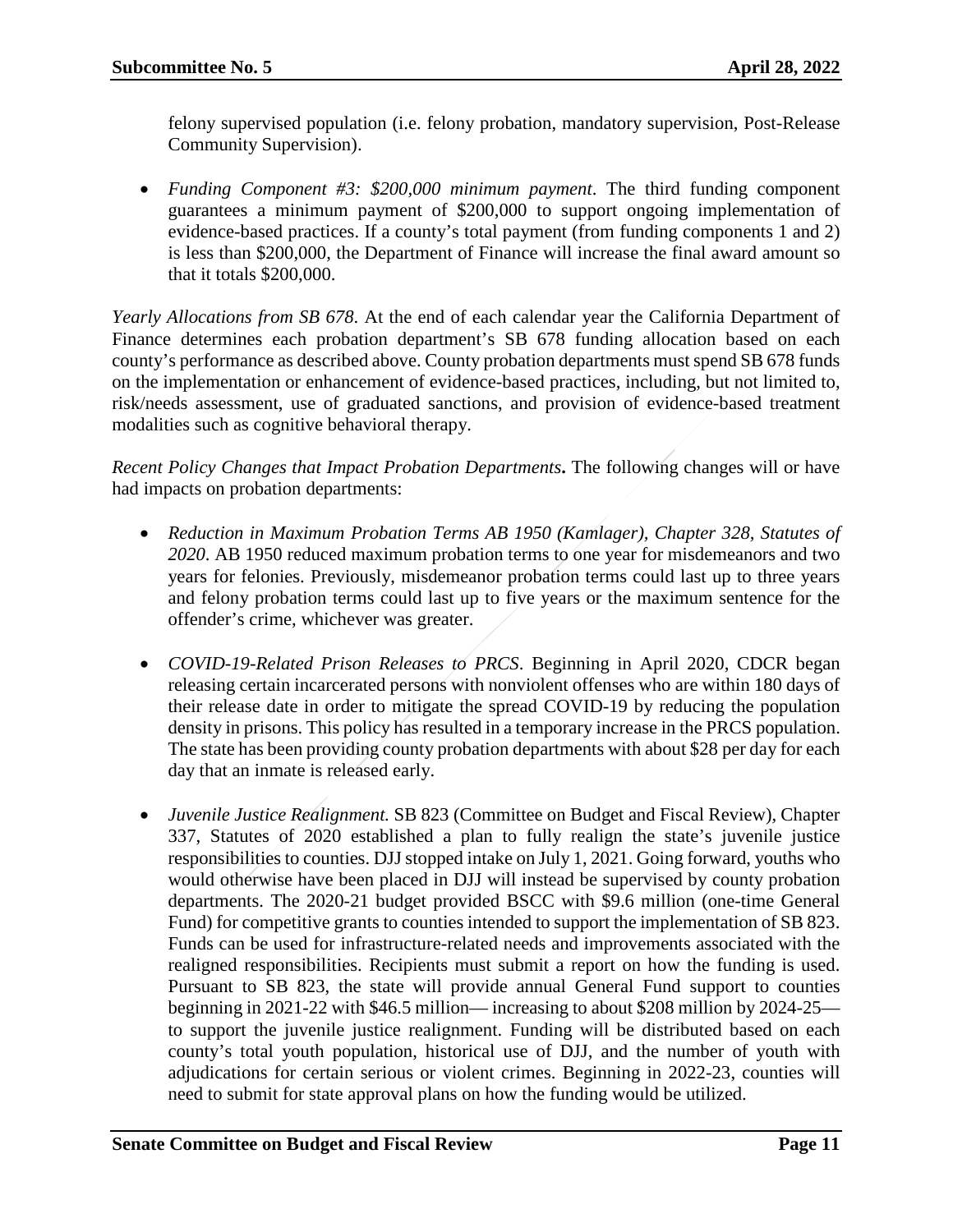According to the Administration, the revocation data used in the formula has been significantly impacted by the pandemic and is complicated by factors beyond county probation departments' control. Providing payments based on current statutory requirements could impact individual counties unrelated to their performance.

#### **Staff Comments.**

*Maintaining the intent of the funding.* This funding is intended to serve as a financial incentive for probation departments to prevent individuals under their supervision from returning to state prison. Freezing the funding reduces this incentive, and it may be difficult to revert to the formula at the end of the three-year period. While the pandemic has complicated the data used in the formula, the Legislature should consider how to maintain the intent of the fund in light of the ongoing nature of the pandemic.